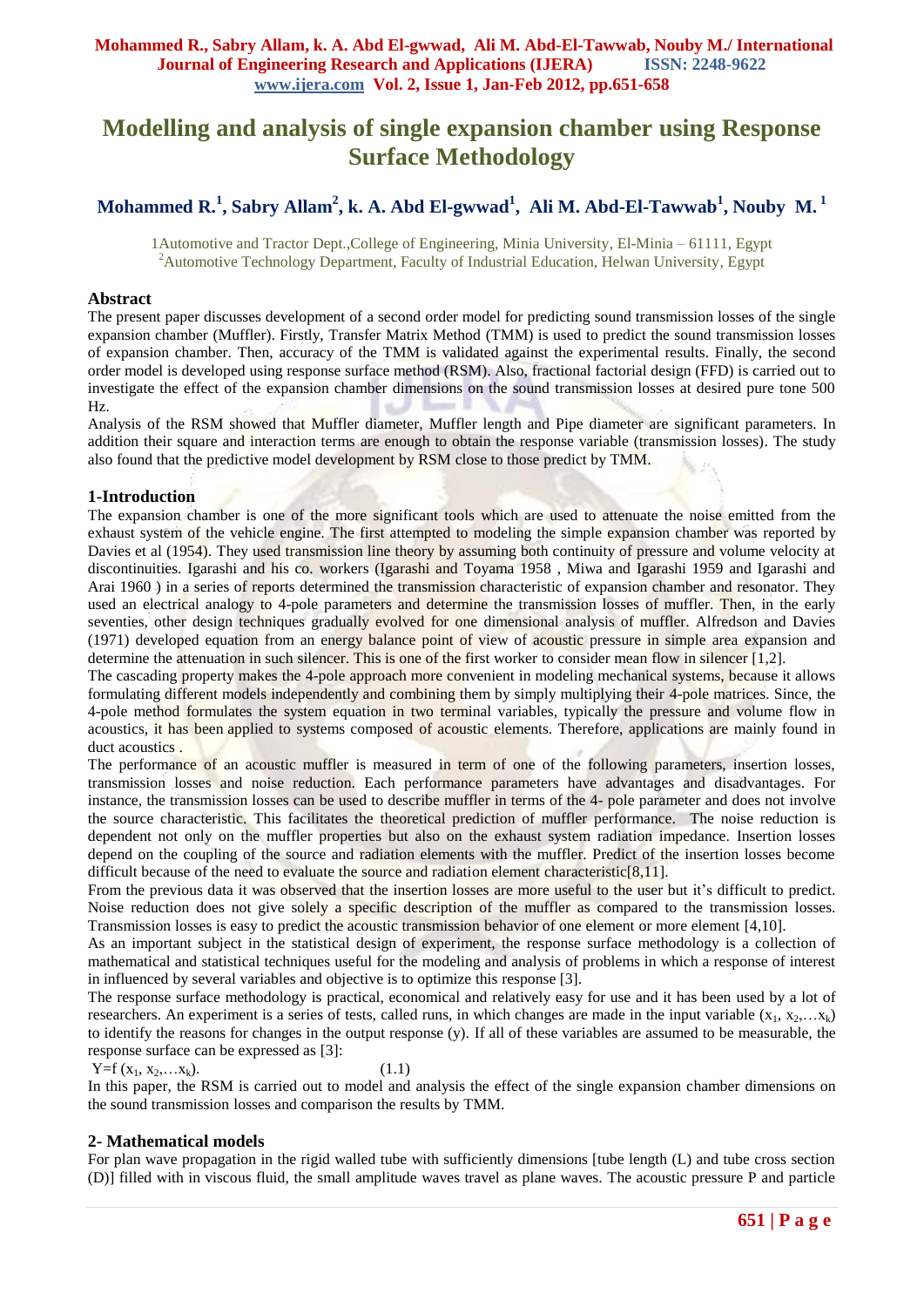velocity V at all points of a cross section are the same. By other word, the acoustic pressure P and particle velocity V any where in the tube element can be expressed as the sum of left and right traveling wave [1,4,9]. Consider the sound transmission in the tube of acoustic medium of finite length L as shown in Fig.  $(1)$ , for the input side is at x=0 and output side is at x=L, the acoustic pressure and particle velocity can be related by:



Where, A, B, C and D are called 4-pole parameter and equation (2.3) called 4-pole parameter equation or the transfer matrix equation.

According to Munjal [ ], the 4- pole parameter are:

| $A = exp(-iM Km L) * cos (Km L)$      | (2.4) |
|---------------------------------------|-------|
| $B = exp(-jM Km L)*jz sin (Km L)$     | (2.5) |
| $C = exp(-iM Km L)*i(1/z) sin (Km L)$ | (2.6) |
| $D = exp(-iM Km L) * cos (Km L)$      | (2.7) |

Where,  $Km = k/(1 - M2)$  is the convective wave number, M is the mean flow Mach number,  $k = \omega/c$  is the acoustic wave number,  $\omega$  is the angular frequency, c is the speed of sound  $z = pc/S$  is acoustic impedance. S is the area of the pipe,  $\rho$ is the fluid density and  $\mathbf i$  is the square root of  $(-1)$ .

Equation (2.3) relates two input variables and two output variables, the particle velocity and acoustic pressure. In actual use, the simple expansion chamber consists of different elements (tubes) connecting together as shown in figure (2).



Figure 2. Outline of one expansion chamber<br>Figure 3. The acoustical nodes inside the acoustical field

To determine the sound transmission losses for the expansion chamber shown in figure (2) the expansion chamber is divided into three elements I, II, III. In case of applying the equation (2.3) for each element, the transfer matrix for each element can be expressed as the following.

As indicated in figure (3), on basis of the plane wave theory, the 4- pole matrix between point 1 and 2 for element I is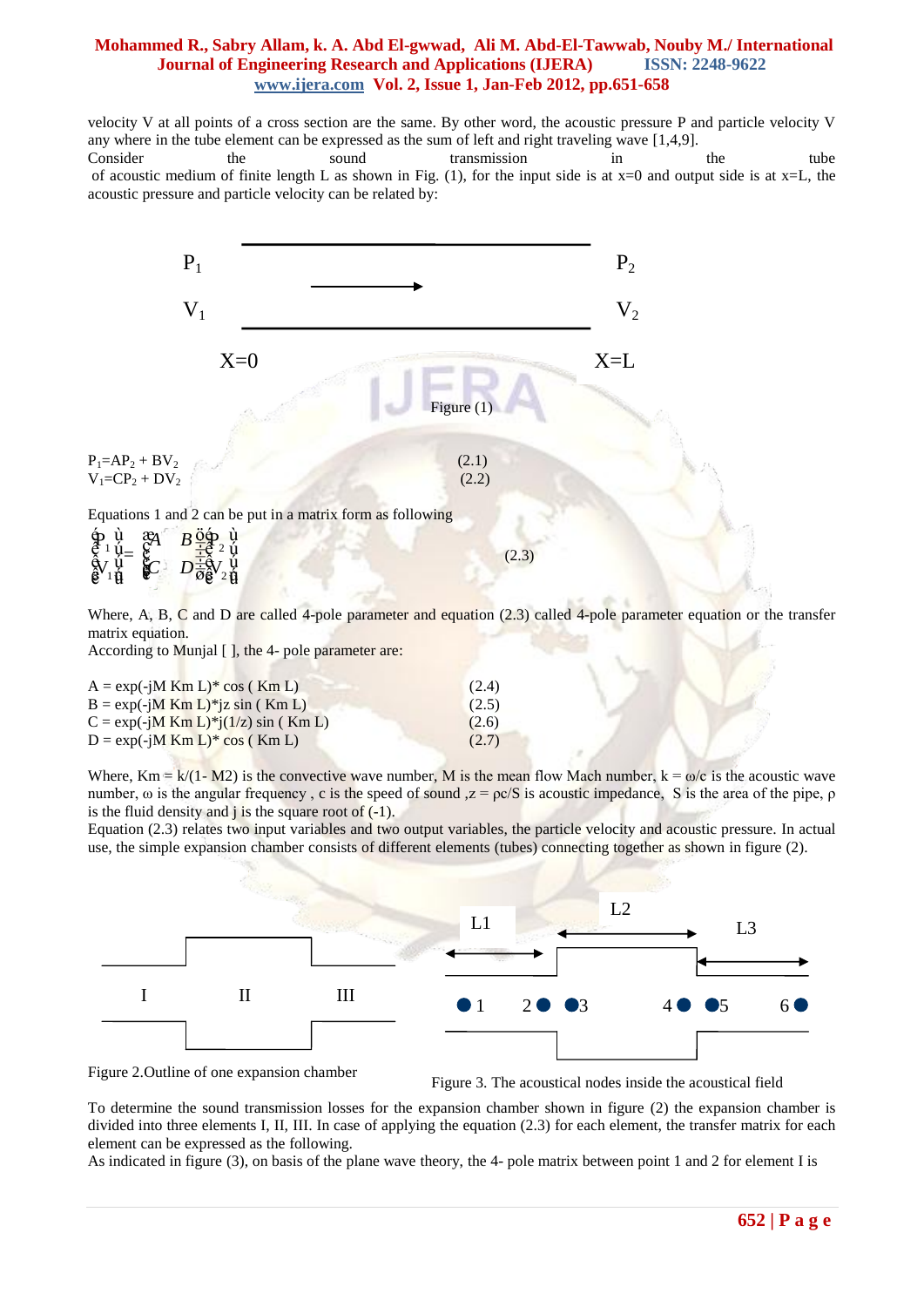$$
\begin{pmatrix}\nP_1 \\
U_1\n\end{pmatrix} = e^{-j M_1 K m_1 L_1} \begin{bmatrix}\n\Pi_{11} & \Pi_{12} \\
\Pi_{21} & \Pi_{22}\n\end{bmatrix}\n\begin{pmatrix}\nP_2 \\
U_2\n\end{pmatrix}
$$
\n(2.8)  
\nWhere;  
\nWhere;  
\nT111 = cos (Km1 L1);  
\nT121 = j(1/Z)sin (Km1 L1);  
\nT122 = cos (Km1 L1);  
\nSimilarly, the four pole matrix between point 3 and 4 for element II is  
\n
$$
\begin{pmatrix}\nP_3 \\
U_3\n\end{pmatrix} = e^{-j M_2 K m_2 L2} \begin{bmatrix}\n\Pi_{11} & \Pi_{12} \\
\Pi_{21} & \Pi_{22}\n\end{bmatrix}\n\begin{bmatrix}\nP_4 \\
U_4\n\end{bmatrix}
$$
\n(2.9)  
\nWhere;  
\nT II 11 = cos (Km2 L2);  
\nT II 22 = j(1/Z)sin (Km2 L2);  
\nT II 22 = cos (Km2 L2);  
\nSimilarly, the four pole matrix between point 5 and 6 for element III is  
\n
$$
\begin{pmatrix}\nP_5 \\
U_5\n\end{pmatrix} = e^{-j M_3 K m_3 L3} \begin{bmatrix}\n\Pi \Pi_{11} & \Pi \Pi_{12} \\
\Pi \Pi_{21} & \Pi \Pi_{22}\n\end{bmatrix}\n\begin{bmatrix}\nP_6 \\
U_6\n\end{bmatrix}
$$
\n(2.10)  
\nWhere;  
\nT III 11 = cos (Km3 L3);  
\nT III 21 = j(1/Z)sin (Km3 L3);  
\nT III 22 = cos (Km3 L3);  
\nT III 22 = cos (Km3 L3);  
\nT II 21 = j(1/Z)sin (Km3 L3);  
\nT II 22 = cos (Km3 L3);  
\nT II 22 = cos (Km3 L3);  
\nT II 23 = (1/Z)sin (Km3 L3);  
\nT II 24 = cos (Km3 L3);  
\nT II 25 = cos (Km3 L3);  
\nT II 26 = -j (M<sub>1</sub>Km<sub>1</sub>L1 + M<sub>2</sub> Km<sub>3</sub> L2 + M

Transmission losses can be calculated in term of 4- pole parameter as [4,7]

$$
\begin{bmatrix}\n U_1\n\end{bmatrix}\n\begin{bmatrix}\nT_{21} & T_{22}\n\end{bmatrix}\n\begin{bmatrix}\n U_6\n\end{bmatrix}
$$
\n
$$
\begin{bmatrix}\nT_{11} & T_{12} \\
T_{12} & T_{22}\n\end{bmatrix}\n\begin{bmatrix}\n U_6\n\end{bmatrix}
$$
\n
$$
\begin{bmatrix}\nT_{11} + M_{\text{in}} \\
1 + M_{\text{out}}\n\end{bmatrix}\n\begin{bmatrix}\nZ_{\text{in}} \\
Z_{\text{in}}\n\end{bmatrix}\n\begin{bmatrix}\nT_{11} + T_{12} \\
Z_{\text{in}}\n\end{bmatrix} + Z_{\text{out}}T_{21} + Z_{\text{out}}T_{22}\n\begin{bmatrix}\nZ_{\text{in}} \\
Z_{\text{in}}\n\end{bmatrix}
$$
\n(2.13)

Where,  $M_{in}$ ,  $M_{out}$  and  $Z_{in}$ ,  $Z_{out}$  are the Mach number and acoustic impedance at in and out of the tubes.

#### **3- Design of experiment**

A commercial statistical analysis software "Minitab" has been employed for design of experimental. Response surface methodology is used to find a combination of factors which gives the optimal response. Response surface methodology is actually a collection of mathematical and statistical technique that is used for molding and analysis of problems in which a response of interest is influence by several variables and the objective is to optimize the response.

There are two methods of design of experiments which are based on response surface analysis, Central Composite Design (CCD) and Box-Bahnken Design (BBD). Both of these methodologies require a quadratic relationship between experimental factor and the responses [12].

In this study, A Box-Bahnken Design of experiments approach is chosen. The Box-Bahnken Design requires three factors and employs fewer data point than the Central Composite Design. Another important feature of the Box-Bahnken Design is that it has points at the vertices of the cube as defined by the ranges of factors [3]. Box-Bahnken Design also ensures that all the factors are never set their high level simultaneously.<br>The equation of Design also ensures that all the factors are never set their high level simultaneously.

The equation of the second order can be usually expressed as

\n Inken Design is that it has points at the vertices of the cube as defined by the random space is given as follows:\n 
$$
Y = \mathbf{b} \cdot \mathbf{c} + \sum_{i=1}^{k} \mathbf{b} \cdot \mathbf{i} \times \mathbf{i} + \sum_{i=1}^{k} \mathbf{b} \cdot \mathbf{i} \times \mathbf{i} + \sum_{i=1}^{k} \sum_{j=2}^{k} \mathbf{b} \cdot \mathbf{i} \times \mathbf{i} \times \mathbf{j}
$$
\n

\n\n (3.1)\n

Where (Y) is the response variable, Xi are the input variables and β are the coefficients to be estimated. The idea β sound as long as a second order model can sufficiently estimate the design code.

From the equation (3.1), it can be noted that the second order equation includes terms square and interaction terms.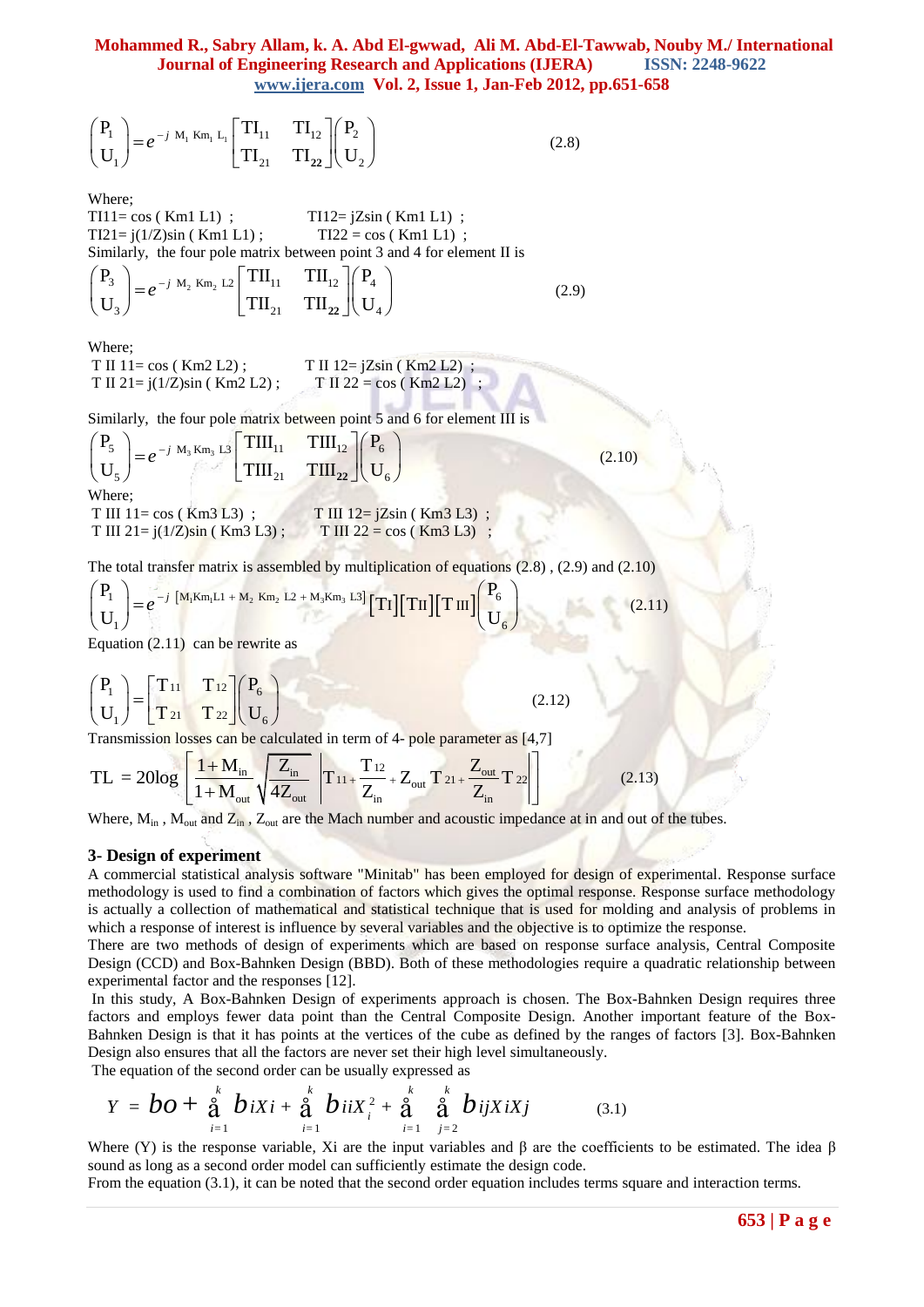The above equation can be also rewrite in matrix notation.

$$
Y = b_0 + X^t b + X^t BX
$$
\n(3.2)

Where

$$
b_{0} = (b_{0}) \t, X = \begin{bmatrix} \hat{\mathbf{e}}_{11} & \hat{\mathbf{e}}_{21} & \cdots & \hat{\mathbf{e}}_{1k} \\ \hat{\mathbf{e}}_{21} & \hat{\mathbf{e}}_{31} & \cdots & \hat{\mathbf{e}}_{3k} \\ \hat{\mathbf{e}}_{31} & \hat{\mathbf{e}}_{31} & \cdots & \hat{\mathbf{e}}_{3k} \\ \vdots & \vdots & \vdots & \vdots & \vdots \\ \hat{\mathbf{e}}_{k1} & \cdots & \hat{\mathbf{e}}_{k1} \\ \vdots & \vdots & \vdots & \vdots & \vdots \\ \hat{\mathbf{e}}_{k1} & \cdots & \cdots & \cdots & \hat{\mathbf{e}}_{k} \end{bmatrix} \t, B_{12} = \begin{bmatrix} \beta_{11} & \beta_{12} & \cdots & \beta_{1k} \\ \beta_{21} & \beta_{22} & \cdots & \beta_{2k} \\ \vdots & \vdots & \ddots & \vdots \\ \beta_{21} & \cdots & \cdots & \cdots \\ \vdots & \vdots & \vdots & \vdots \\ \beta_{2k} & \cdots & \beta_{2k} \\ \hline \frac{\beta_{1k}}{2} & \frac{\beta_{2k}}{2} & \cdots & \beta_{kk} \end{bmatrix} \t{3.3}
$$

The second order model is flexible, because it can take a variety of functional form and approximates the response surface locally. Therefore, this model is usually a good estimation of true response surface.

#### **4- Case study**

To study and modeling of the effect of the expansion chamber dimensions, three kind of design parameters for example: expansion chamber length (L2), expansion chamber diameter (D2) and inlet pipe (D1) are chosen as the tuned variables. Table (2) illustrated the levels of variables and coding identifications used in this case [5]. Also a 500 Hz is chosen as the target frequency during the study. Table (3) shows the necessary order and combinations of the expansion chamber dimensions and results obtained using TMM.

Before using the design of experiment, an accuracy check of the mathematical model of simple expansion chamber shown in figures (4) is performed with experimental data from Kim et al (1990). The accuracy comparison between the theoretical transfer matrix method and experimental data for the model shows a good agreement. Therefore, the proposed mathematical model is acceptable [6].

| code                 |         |        | $\overline{\phantom{a}}$ |  |
|----------------------|---------|--------|--------------------------|--|
| Muffler diameter (m) | 0.1404  | 0.108  | 0.0756                   |  |
| Muffler length (m)   | 0.2704  | 0.208  | 0.1456                   |  |
| Pipe diameter<br>(m) | 0.04745 | 0.0365 | 0.02555                  |  |

Table (2). Variables coding identifications

| Run Order      | Muffler diameter (m) | Muffler length (m) | Pipe diameter (m) | <b>STL</b> |
|----------------|----------------------|--------------------|-------------------|------------|
|                |                      |                    | 0                 | 12.4967    |
| $\mathfrak{D}$ | $-1$                 | $-1$               | 0                 | 6.6791     |
| 3              | $\Omega$             | $\Omega$           | 0                 | 12.4967    |
| 4              | 0                    |                    | $-1$              | 15.0765    |
| 5              | 0                    |                    |                   | 5.372      |
| 6              |                      |                    | 0                 | 13.4876    |
|                | $-1$                 | 0                  |                   | 3.0811     |
| 8              | $-1$                 |                    | 0                 | 4.1794     |
| 9              |                      | 0                  |                   | 12.4967    |
| 10             |                      | 0                  | $-1$              | 23.1246    |
| 11             |                      | -1                 | $-1$              | 18.7898    |
| 12             |                      | $-1$               |                   | 8.3604     |
| 13             |                      | -1                 | 0                 | 17.1654    |
| 14             |                      |                    | - 1               | 12.4967    |

Table (3). Expansion chamber dimensions and results obtained using TMM.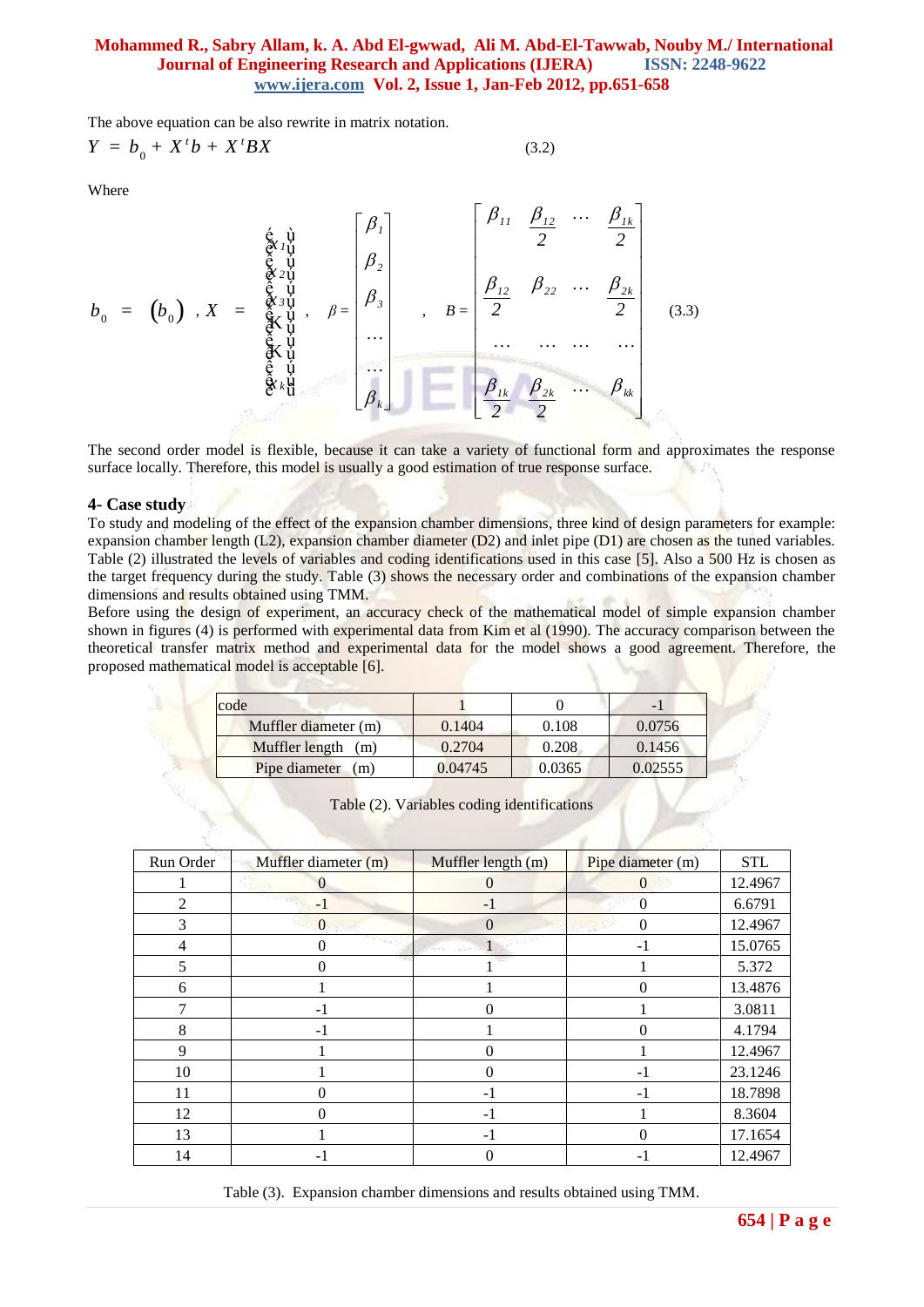

## **5- Results and analysis**

The analysis of second order model is usually done using computer software. Investigation of adequacy of second order model for sound transmission losses are presented at 500 Hz. Minitab software is applied to analysis all the three factors with their high and low level. The estimated regression coefficients for sound transmission losses are shown in table (4).

| Term     | Coeff     | <b>SE</b> Coeff |            |       |
|----------|-----------|-----------------|------------|-------|
| Constant | 12.4967   | 0.07342         | 170.217    | 0.000 |
| А        | 4.9798    | 0.03671         | 135.658    | 0.000 |
| В        | $-1.6099$ | 0.03671         | $-43.857$  | 0.000 |
|          | $-5.0222$ | 0.03671         | $-136.813$ | 0.000 |
| AA       | $-0.6094$ | 0.05804         | $-10.499$  | 0.000 |
| BB       | $-1.5095$ | 0.05804         | $-26.007$  | 0.000 |
| CC       | 0.9124    | 0.05804         | 15.721     | 0.000 |
| AB       | $-0.2945$ | 0.05191         | $-5.673$   | 0.005 |
| AC       | $-0.3031$ | 0.05191         | $-5.838$   | 0.004 |
| ВC       | 0.1812    | 0.05191         | $-53.491$  | 0.025 |

Table (4) Estimate regression coefficients for STL

The small p-value (less than 0.05) indicates that the corresponding model terms are sufficient. From the table (1), it is clear that the linear terms A, B and C and square terms  $A^2$ ,  $B^2$  and  $C^2$  and interaction terms AB and AC are sufficient model terms to the response variable (STL).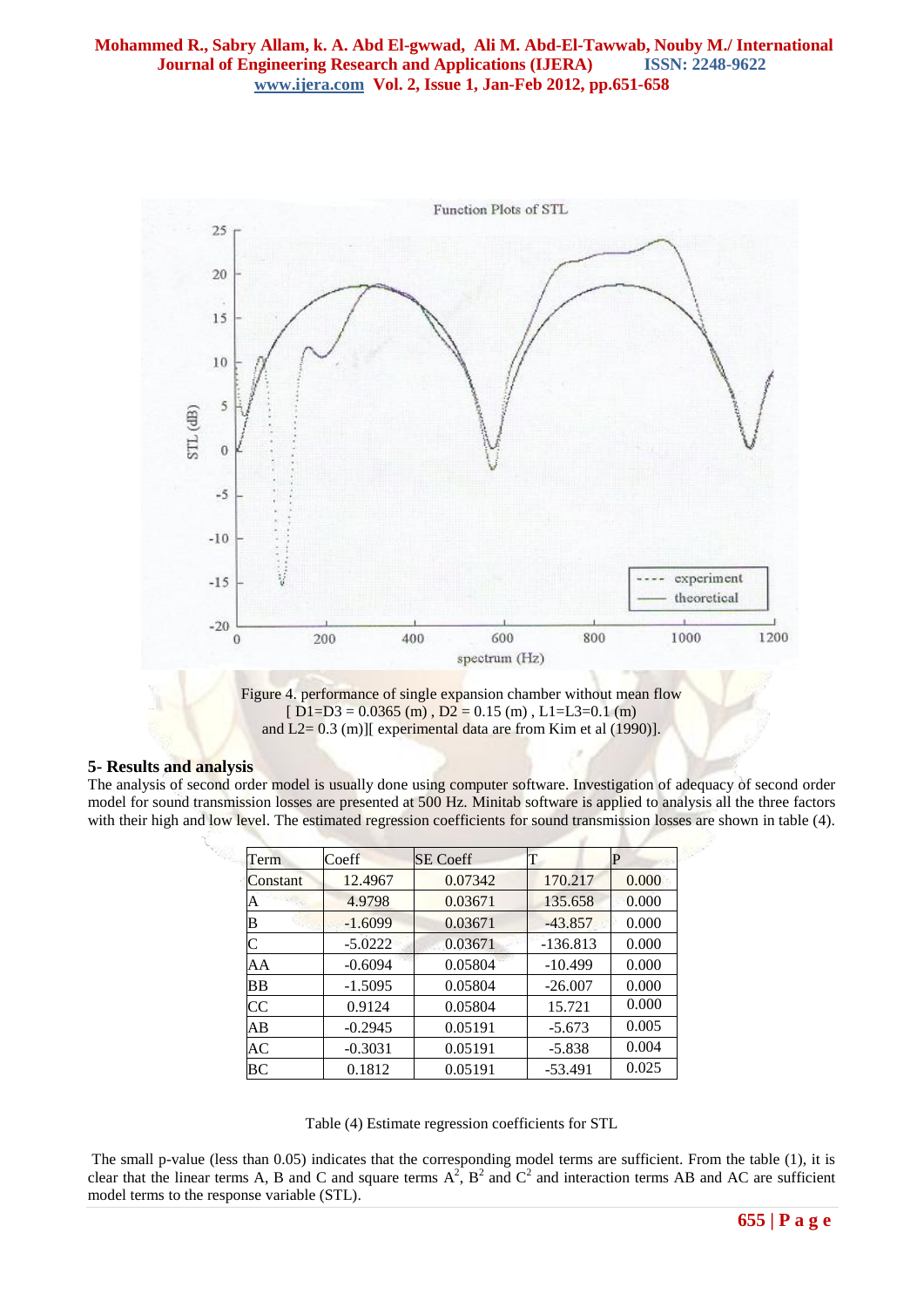The adequacy of the second order model is also verified using the analysis of variance (ANOVA). The ANOVA uses F – distribution method .This method employs the regression approach with adjusted mean sum of squares (Adj MS ), the sum square (Seq SS) and the adjusted sum of squares after removing insignificant terms from the model (Adj SS ). At a level of confidence of 95%, the model is checked for adequacy and results are presented in table ( 5)

| Source                | DF | Seg SS  | Adj SS  | Adj MS  | F        |       |
|-----------------------|----|---------|---------|---------|----------|-------|
| Regression            | 9  | 434.839 | 434.839 | 48.315  | 4481.97  | 0.00  |
| Linear                | 3  | 420.955 | 420.955 | 140.298 | 13014.75 | 0.00  |
| Square                | 3  | 13.098  | 13.098  | 4.366   | 405      | 0.00  |
| Interaction           | 3  | 0.846   | 0.846   | 0.282   | 26.15    | 0.004 |
| <b>Residual Error</b> | 4  | 0.043   | 0.043   | 0.011   |          |       |
| Lack-of-Fit           | 3  | 0.043   | 0.043   | 0.014   |          |       |
| Pure Error            |    | 0.000   | 0.000   | 0.000   |          |       |
| Total<br><b>JACK</b>  | 13 | 434.882 |         |         |          |       |

|  | Table (5), Analysis of Variance for STL |  |  |
|--|-----------------------------------------|--|--|
|--|-----------------------------------------|--|--|

The model is adequate as the p= values of the lack of fit are not significant. But the small  $p -$ value for the interaction and the square terms implies that the model could fit and it is adequate.

Figure (5) shows the results verified by the pareto chart, which displays the interactions in terms of the significance. It is clear that the terms A and C are most important factors affecting the sound transmission losses followed by the term B then the interaction between the different factors.



Figure (5) Pareto Charts; Significant Interactions at a 0.05 Significance level

The second order equation for predicting the sound transmission losses is expressed as:

$$
Y=[(-0.0262444)+(340.561)*A+(141.520)*B-(977.071)*C-(580.478)*A2-(387.662)*B2+(7609.83)*C2-(145.678)*AB-(854.262)*AC+(265.228)*BC]
$$

### **6-Model check**

Table (6) shows the sound transmission losses values predicated by transfer matrix method and the respective values predicated by the response surface method. It is clear that the predicated values by response surface method are good agreement with the predicated by transfer matrix method. This indicates that the obtained model is useful to predicted values of sound transmission losses as shown in figure (6).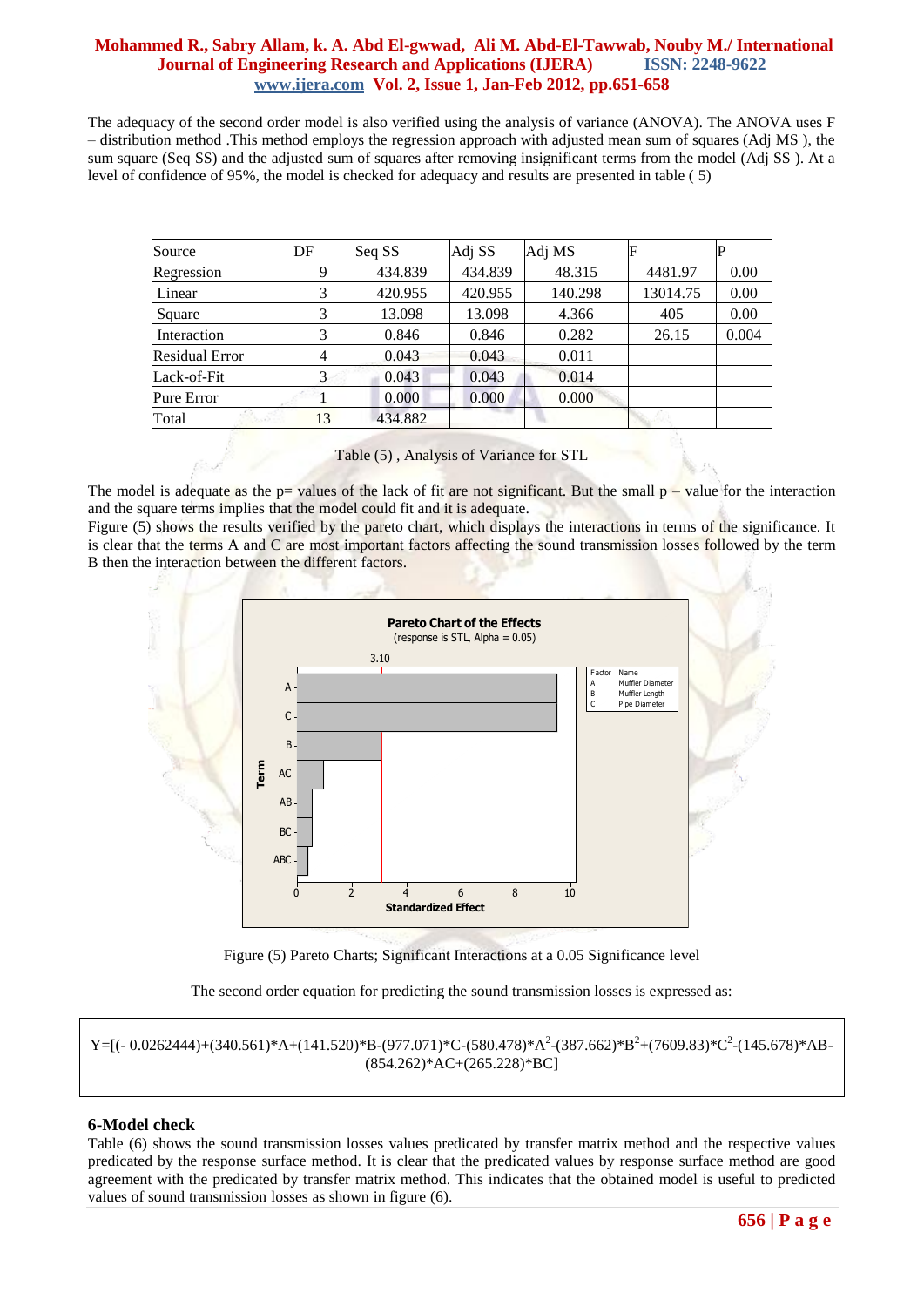| Mohammed R., Sabry Allam, k. A. Abd El-gwwad,  Ali M. Abd-El-Tawwab, Nouby M./ International |                        |
|----------------------------------------------------------------------------------------------|------------------------|
| <b>Journal of Engineering Research and Applications (IJERA)</b>                              | <b>ISSN: 2248-9622</b> |
| www.ijera.com Vol. 2, Issue 1, Jan-Feb 2012, pp.651-658                                      |                        |

|                  | <b>Muffler</b> | <b>Muffler length</b> |                   | <b>STL by TMM</b> | STL by RSM |                   |
|------------------|----------------|-----------------------|-------------------|-------------------|------------|-------------------|
| <b>Test runs</b> | diameter (m)   | (m)                   | Pipe diameter (m) | (dB)              | (dB)       | Deviation $(\% )$ |
| 1                | 0.0756         | 0.1456                | 0.02555           | 12.5263           | 12.6895    | $-1.30286$        |
| $\overline{2}$   | 0.0756         | 0.1768                | 0.031025          | 9.8209            | 9.6885     | 1.348145          |
| $\overline{3}$   | 0.0918         | 0.1456                | 0.02555           | 15.772            | 15.9944    | $-1.41009$        |
| $\overline{4}$   | 0.0918         | 0.1768                | 0.031025          | 12.9172           | 12.9306    | $-0.10374$        |
| 5                | 0.0918         | 0.208                 | 0.0365            | 9.8545            | 9.7968     | 0.585519          |
| 6                | 0.1088         | 0.2392                | 0.0365            | 11.4333           | 11.4453    | $-0.10496$        |
| $\overline{7}$   | 0.1242         | 0.208                 | 0.041975          | 12.4755           | 12.4967    | $-0.16993$        |
| 8                | 0.1404         | 0.2704                | 0.04745           | 9.2216            | 9.2113     | 0.111694          |
| 9                | 0.0756         | 0.1768                | 0.031025          | 9.8209            | 9.6885     | 1.348145          |
| 10               | 0.1088         | 0.1768                | 0.02555           | 19.0832           | 19.1684    | $-0.44647$        |
| 11               | 0.0918         | 0.2704                | 0.041975          | 4.7658            | 4.8522     | $-1.81292$        |
| 12               | 0.1404         | 0.1768                | 0.02555           | 23.7702           | 23.581     | 0.795955          |
| 13               | 0.1088         | 0.208                 | 0.031025          | 15.3622           | 15.3807    | $-0.12043$        |
| 14               | 0.1242         | 0.1768                | 0.0365            | 15.3355           | 15.3103    | 0.164325          |
| 15               | 0.1242         | 0.2392                | 0.031025          | 16.348            | 16.4221    | $-0.45327$        |
| 16               | 0.1404         | 0.2392                | 0.02555           | 21.6846           | 21.8773    | $-0.88865$        |
| 17               | 0.1404         | 0.208                 | 0.041975          | 14.4326           | 14.5735    | $-0.97626$        |
| 18               | 0.1088         | 0.208                 | 0.0365            | 12.6193           | 12.6209    | $-0.01268$        |
| 19               | 0.1242         | 0.208                 | 0.0365            | 14.8342           | 14.866     | $-0.21437$        |
| 20               | 0.1404         | 0.1456                | 0.02555           | 23.681            | 23.3277    | 1.491913          |
| 21               | 0.1404         | 0.2704                | 0.02555           | 19.5097           | 19.5631    | $-0.27371$        |
| 22               | 0.1242         | 0.2392                | 0.04745           | 9.4076            | 9.3271     | 0.855691          |
| 23               | 0.1088         | 0.1768                | 0.04745           | 8.8427            | 8.6977     | 1.639771          |
| 24               | 0.1404         | 0.208                 | 0.04745           | 12.4543           | 12.4967    | $-0.34044$        |

## **Table (6) comparison of the STL between the TMM and RSM**



Figure (6) prediction sound transmission losses by TMM and RSM